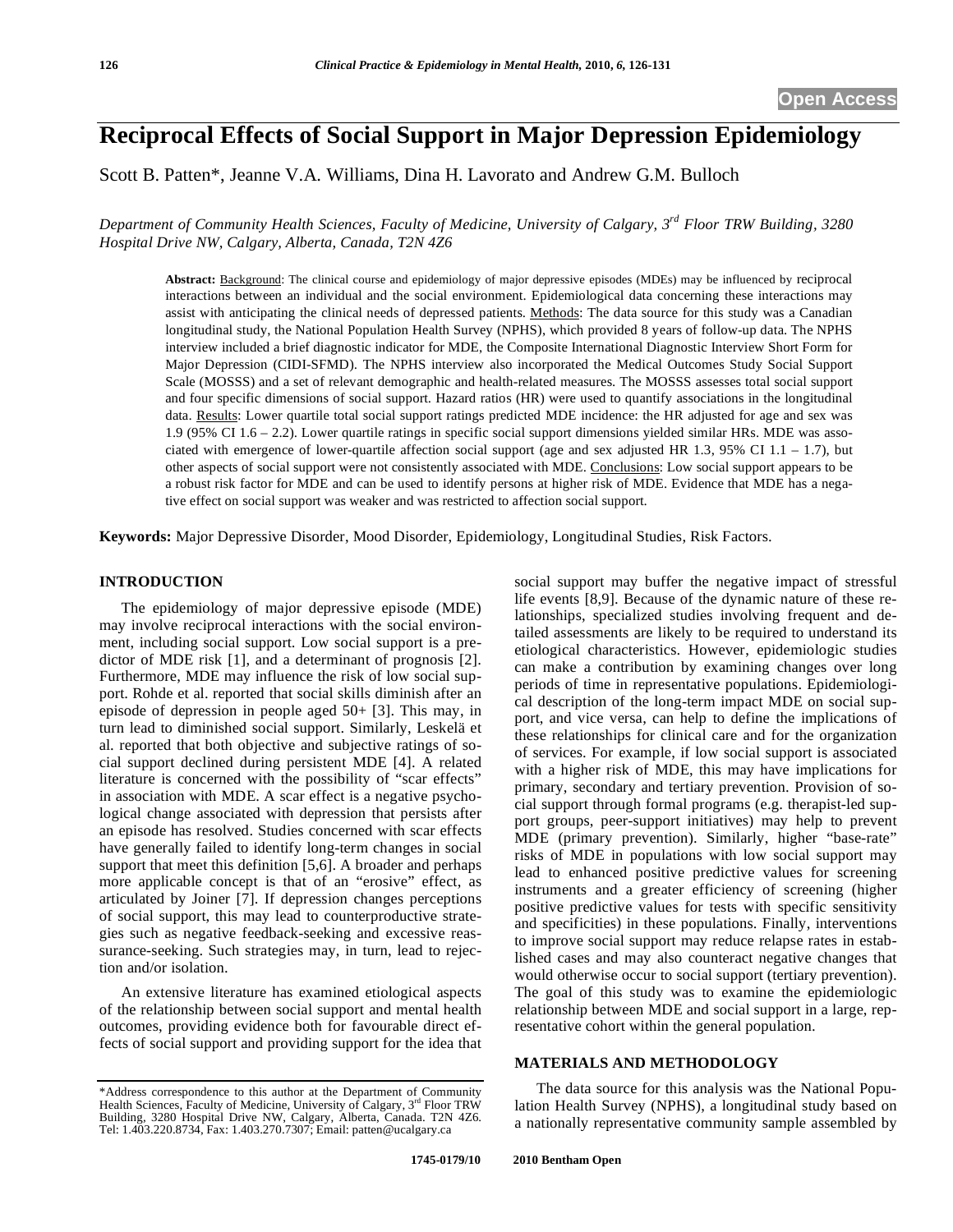Statistics Canada (Canada's national statistical agency) in 1994. However, the current study was based on data collected starting in 1998 when a validated social support measure was first included in the NPHS interview. Detailed information about NPHS methods may be found on the Statistics Canada Web page [10]. Because social support may affect the prognosis of depression [2], our strategy was to focus on the new occurrence of health events or transitions by examining incidence rather than prevalence. The goal was to prevent the confounding of risk with prognosis, as occurs when prevalence is the unit of measure. This incidence-based approach requires the identification of populations at risk for the relevant health transitions: (1) a cohort without MDE at the baseline interview, who are at risk of incident MDE, and (2) a cohort with adequate social support at the baseline time point, who are at risk for transition to low social support.

Assessment of MDE in the NPHS is based on the Composite International Diagnostic Interview Short Form for Major Depression (CIDI-SFMD) [11], which assesses past year MDE. The CIDI-SFMD is scored with a predictive probability algorithm based on the number of symptombased criteria fulfilled during a 2-week period in the year preceding the interview. The instrument was scored at the 90% predictive probability level in this analysis, indicating endorsement of five symptoms resembling the DSM-IV 'A' criterion for MDE [12]. Consistent with DSM-IV, the scoring algorithm stipulates that at least one of these symptoms must be depressed mood or loss of interest or pleasure.

The scale used to assess social support in the NPHS is the Medical Outcomes Study Social Support Scale (MOSSS) [13]. This scale was developed using an analysis of ratings obtained from 2987 participants in the Medical Outcomes Study. From an initial pool of 50 candidate items, 19 were selected for inclusion in the scale. The MOSSS is a functional social support measure, as distinct from a structural one. MOSSS items assess four functional domains of social support: informational/emotional support, tangible support, positive social interaction and affection support. In early stages of scale development, informational and emotional social supports were conceptualized separately, but psychometric analyses indicated inadequate distinction between these dimensions. As a result, they were collapsed into a single subscale. Additional analyses indicated that calculation of an overall index of social support was justifiable [13].

The MOSSS category informational/emotional social support refers to aspects of communication between a respondent and someone to whom that respondent feels close. In addition to this subscale and the total social support score, the MOSSS evaluates three other subscales. Tangible support refers to material support or aid. Positive interaction refers to the concepts of integration, belonging and social companionship. Affection social support emphasizes behavioural manifestations and consists of three items: having "someone who hugs you", "someone to love you and make you feel wanted" and "someone who shows you love and affection" [13].

The NPHS longitudinal cohort included 17,276 participants, but the current analysis was restricted to  $n = 13,529$ respondents who were 12 years or older at the time of the 1998 interview when the MOSSS was first used. Further, the

# *Depression and Social Support Clinical Practice & Epidemiology in Mental Health, 2010, Volume 6* **127**

analysis was restricted to subsets of the NPHS cohort who were at risk of MDE (in the part of the analysis concerned with MDE risk) and of low social support (in the parts of the analysis concerned with transitions to lower levels of social support). Since the social support status of these respondents may have been influenced by prior episodes of MDE, this exclusion would ideally have been applied to all respondents with any lifetime history of MDE, however, lifetime history was not assessed during early cycles of the NPHS.

In the part of the analysis examining the effect of social support on MDE risk, the analysis was restricted to those who did not have an episode of MDE in the year preceding the 1998 interview. In the part of the analysis concerned with an effect of MDE on the risk of developing low social support, the analysis was restricted to respondents who did not have low scores for social support in 1998, with "low" being defined as lower quartile ratings on the MOSSS scale and subscales. The NPHS cohort has been interviewed every two years and data are available up to 2006. Fig. (**1**) summarizes loss to follow-up in the NPHS cohort between 1998 and 2006. The 1994 NPHS interviews were mostly conducted face to face, but almost all of the follow-up interviews have been conducted over the telephone, including all of the estimates for the 1998 to 2006 interval relevant to this study.

Initially, the incidence of MDE was tabulated against the various social support indices in the first interview cycle after the initial application of the MOSSS in 1998 (the first subsequent cycle was 2000). Respondents with MDE in 1998 were excluded so that MDE detected in 2000 would represent new (incident) episodes. Estimation of incidence was then extended to subsequent follow-up using discrete time proportional hazard models, as described below. These models also allowed an estimate to be made of the unadjusted and adjusted HRs for the effect of social support on MDE and that of MDE on social support.

The effect of low social support on MDE risk (and vice versa) was evaluated using proportional hazard models. Because the NPHS employed interviews at discrete (2 year) intervals, a model for grouped time data was used. The model was a generalized linear model of the binomial family using a complementary log-log link function. Jenkins has outlined procedures for implementation of such analyses in STATA [14]. The models presented here are non-parametric: time intervals are represented using indicator variables with no assumptions being made about the pattern of change in risk over time. Cross-product interaction terms between MDE or social support and the indicator variables for time were used to test the proportional hazard assumption (using a log rank test). No violations of the assumption were identified. Respondents developing the outcome (lack of social support or MDE, depending on the part of the analysis), dying or who were lost to follow-up or institutionalized were censored from the models at subsequent time points but their data up to that time were included in the analysis. The exposure variables (MDE and lower quartile social support) were treated as time-varying characteristics in the analysis, such that the respondents' status at each cycle was treated as a determinant of risk at the subsequent cycle. In the part of the analysis concerned with low social support as a risk factor for MDE, the following variables were included as covari-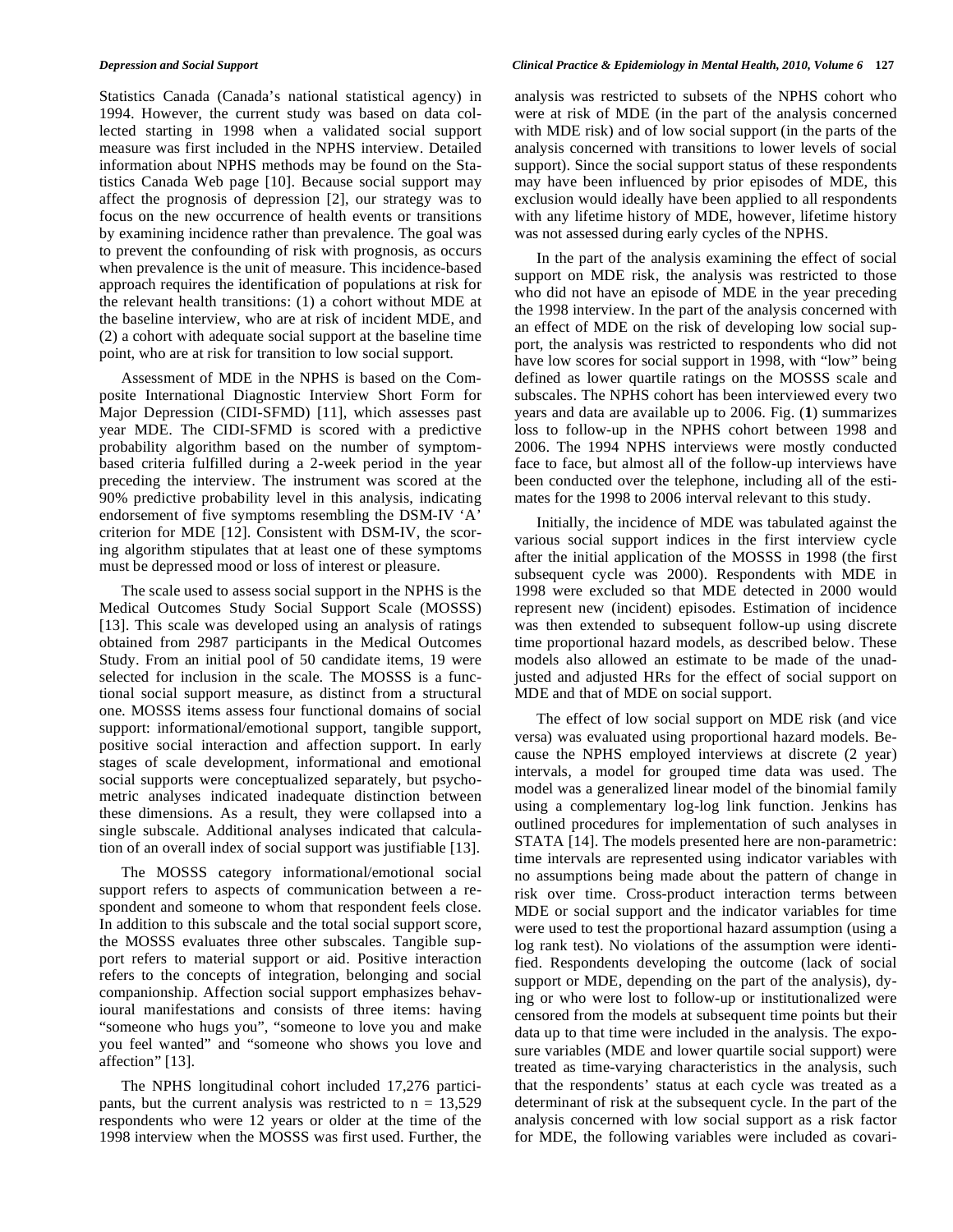

**Fig. (1).** Attrition from the NPHS Cohort 1998-2006.

ates: marital status, employment and level of education. These variables were measured in the NPHS using standard questionnaire items [10].

The NPHS used a multistage, stratified design that included clustering to select eligible households. To adjust for design effects, Statistics Canada recommends sampling weights and a bootstrap procedure that uses a set of 500 replicate sampling weights. This procedure has been used in all analyses reported here. The study received approval from the University of Calgary Conjoint Ethics Board.

### **RESULTS**

In analyses concerned with low social support as a risk factor for MDE, individuals with MDE in 1998 were initially identified (n=579) and excluded from subsequent analysis, leaving a sample size of  $n = 12,351$  that could be considered at risk. Demographic features of this subset of the sample are presented in Table **1**. Incident MDE was more common in women than men and declined with age after the age of 45. The low incidence of MDE in divorced, separated or widowed respondents is probably due to confounding by age, since depression incidence declines with age and this is likely to be an older group.

The overall incidence of MDE, which was 3.7% (95% CI  $3.3 - 4.1$ ) in the 1998 to 2000 interval, then declined slightly in subsequent cycles to  $2.2\%$  (95% CI  $1.8 - 2.7$ ) in the 2004 to 2006 interval. This reflects an expected diminishing risk of developing a new MDE with increasing duration of time without an MDE. Respondents with lower quartile total social support ratings had a higher incidence of MDE in the initial 1998 to 2000 interval:  $5.1\%$  (95% CI 4.1 – 6.1), compared to  $3.3\%$  (95%  $2.9 - 3.8$ ) in the group with higher levels of support. There was no evidence of an association between marital status, education level nor employment status on MDE incidence. Age and sex were strongly associated with incident MDE in all analyses. The age and sex adjusted HR for lower quartile total social support was 1.9 (95% CI 1.6-2.2), indicating an approximate doubling of risk in those with low social support. Age and sex adjusted HRs for the MOSSS social support subtypes are presented in Table **2**. In the right hand column, adjustments are also made for marital status, education and employment status. Consistent associations of MDE with each of the MOSSS subscales were observed.

In the part of the analysis assessing the impact of MDE on social support transitions n=3,269 respondents were excluded from the analysis because of low social support ratings at the baseline time point, leaving n=9,340 eligible respondents for this part of the analysis. Within this group, 3.2% (95% CI 2.7-3.7) had an MDE episode detected in the 1998 interview. In this depressed group, 22.5% (95% CI 16.6-28.4) had a lower quartile total social support score two years later in the 2000 interview, slightly higher than the 16.9% (95% CI 15.8-18.0) incidence of low total social support among those without an MDE episode in the year preceding the 1998 interview. Table **3** shows the incidence of low social support in this initial 1998 to 2000 interval in each of the MOS subscales of social support.

Proportional hazard models evaluating the impact of MDE on transitions to low social support identified interactions between MDE, age group and marital status in analyses concerned with total social support, tangible support and positive social interaction (all p values  $\leq$  0.05). These interactions suggested a lower degree of impact of MDE on transition to lower quartile social support in single (never married) respondents and in the middle age ranges (19 to 25 and 26 to 65). Normally, the presence of such interactions would necessitate reporting of age and marital status specific HRs, however, due to sample size constraints these stratum specific estimates were imprecise and did not achieve statistical significance. For this reason, HRs are not reported for these outcomes in Table **3**. For emotional/informational support there were no statistically significant interactions, but the HR did not achieve statistical significance, see Table **3**. The analysis focusing on low affection social support found no significant interactions between MDE and any other variable. The unadjusted HR for MDE was 1.3 (95% CI 1.1 – 1.7), only slightly higher than that for emotional/informational support, but which was statistically significant ( $p = 0.013$ ).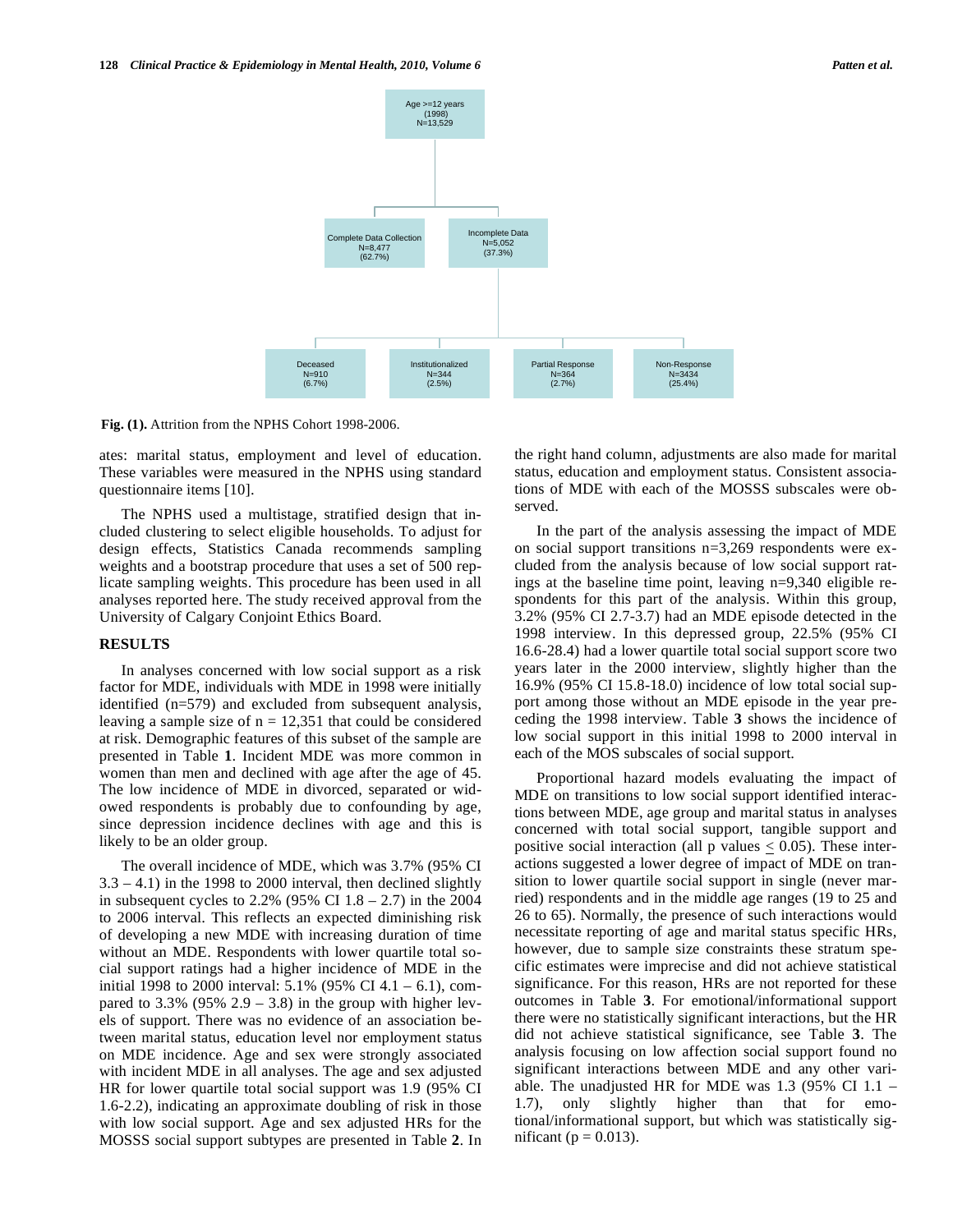# **Table 1. Demographic Features and 2-Year Incidence\* of MDE among Non-Depressed\*\* Members of the NPHS Longitudinal Cohort in 1998-2000**

|                                       | Frequency (%)<br>95% CI<br>$n=12,351$ | Incidence $(\%)^*$<br>95% CI<br>$n = 418$ |
|---------------------------------------|---------------------------------------|-------------------------------------------|
| Male                                  | 49.4                                  | 2.8                                       |
|                                       | 48.8-50.1                             | $2.2 - 3.4$                               |
| Female                                | 50.6                                  | 4.5                                       |
|                                       | 49.9-51.2                             | $3.9 - 5.2$                               |
| Age 12-18                             | 11.1                                  | 4.9                                       |
|                                       | $10.3 - 11.8$                         | $3.0 - 6.7$                               |
| Age 19-25                             | 10.8                                  | 4.4                                       |
|                                       | $10.2 - 11.5$                         | $2.8 - 5.9$                               |
|                                       | 37.7                                  | 4.4                                       |
| Age 26-45                             | 37.0-38.5                             | $3.6 - 5.1$                               |
|                                       | 26.6                                  | 3.1                                       |
| Age 46-65                             | 25.9-27.3                             | $2.4 - 3.8$                               |
|                                       | 13.8                                  | $1.2\,$                                   |
| $Age \geq 66$                         | 13.3-14.2                             | $0.5 - 1.9$                               |
|                                       | 43.0                                  | 3.8                                       |
| Secondary level or less               | 41.9-44.2                             | $3.1 - 4.5$                               |
|                                       | 57.0                                  | 3.6                                       |
| Some education above secondary school | 55.8-58.1                             | $3.0 - 4.2$                               |
|                                       | 57.3                                  | 3.3                                       |
| Married/Common-law                    | 56.3-58.4                             | $2.8 - 3.9$                               |
|                                       | 29.3                                  | 4.6                                       |
| Single                                | 28.4-30.3                             | $3.7 - 5.6$                               |
|                                       | 13.3                                  | 3.2                                       |
| Widowed/separated/divorced            | 12.6-14.0                             | $2.3 - 4.1$                               |
|                                       | 70.9                                  | 3.9                                       |
| Currently Employed/Student            | 70.0-71.8                             | $3.3 - 4.5$                               |
|                                       | 29.1                                  | 3.1                                       |
| Not Currently Employed/Not Student    | 28.2-30.0                             | $2.5 - 3.8$                               |

\* an episode identified by the CIDI-SFMD in the year preceding the year 2000 interview.

\*\* no MDE episode in the year preceding the 1998 interview.

# **DISCUSSION**

These results provide firm evidence that low social support is associated with an increased risk of MDE. This amounts to a replication of earlier studies examining the predictive value of social support for MDE risk [1]. All of the indices of social support examined were strong predictors of new onset MDE in NPHS respondents. These results highlight the possibility that provision of social support to those with low support may contribute to primary prevention of MDE. Because of these higher risks, the positive predictive value of depression screening tests is likely to be higher in those with low levels of social support. Finally, as many of the new episodes of MDE observed in this study can be assumed to represent recurrences, provision of social support may be valuable for reducing the morbidity associated with MDE. However, the actually effectiveness and costeffectiveness of primary, secondary and tertiary interventions require evaluation prior to drawing any firm conclusions.

Effects in the other direction (MDE as a determinant of transition to lower social support categories) were inconsistent. The strongest evidence was for affection social support. This category of social support emphasizes behavioural manifestations of affection, such as showing love and affec-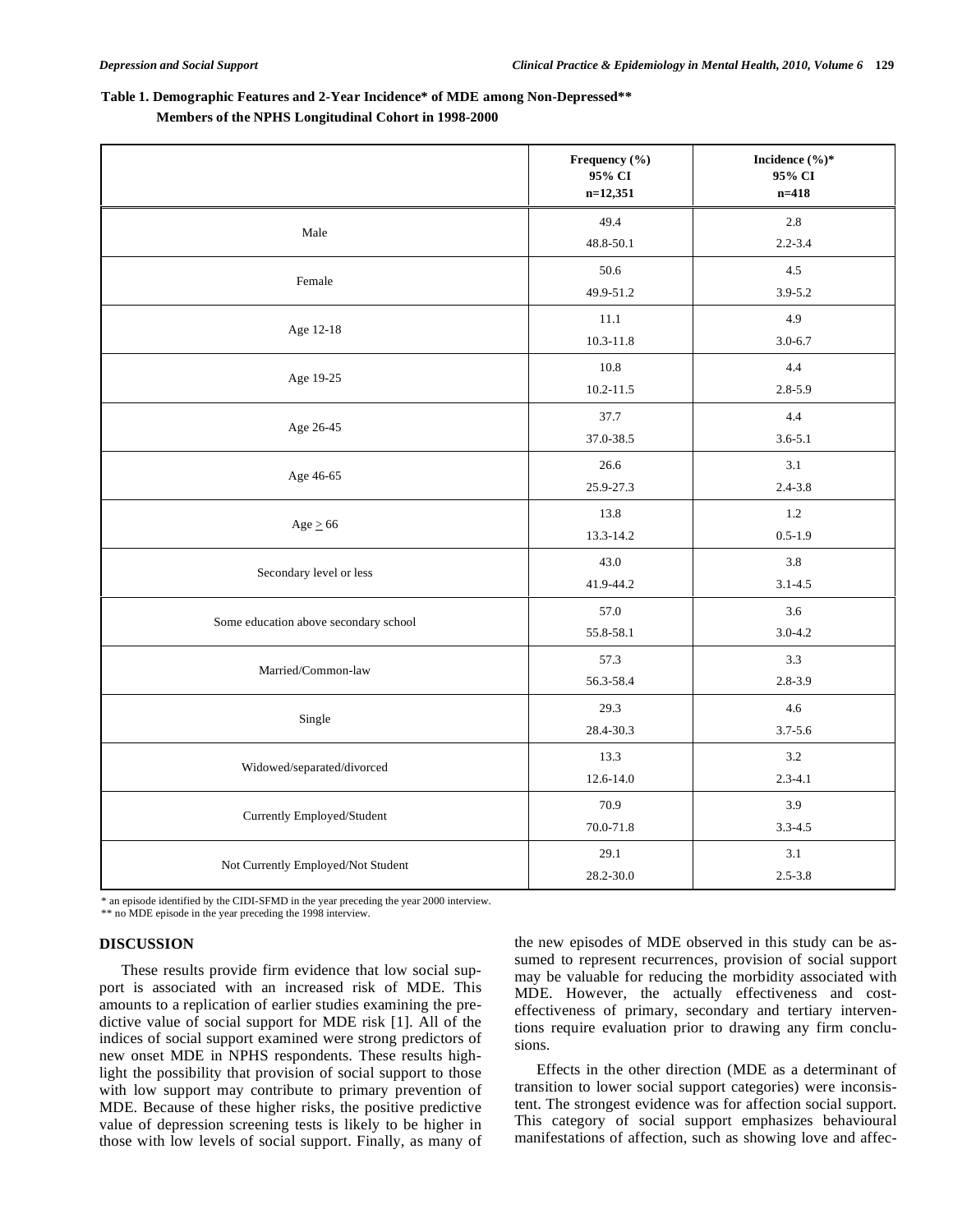### **Table 2. Age and Sex Adjusted HRs for the Four MOSSS Social Support Dimensions**

|                                     | <b>Unadjusted HR</b><br>$(95\% \text{ CI})$ | Age and Sex Adjusted HR (95%<br>$\mathbf{C}\mathbf{D}$ | Age, Sex, Marital Status,<br><b>Education, Employment</b><br>Adjusted HR (95% CI) |
|-------------------------------------|---------------------------------------------|--------------------------------------------------------|-----------------------------------------------------------------------------------|
| Emotional or Informational Support* | 1.6                                         | 1.7                                                    | 1.7                                                                               |
|                                     | $1.3 - 1.8$                                 | $1.5 - 2.0$                                            | $1.5 - 2.0$                                                                       |
| Tangible Support*                   | 1.5                                         | 1.6                                                    | 1.5                                                                               |
|                                     | $1.3 - 1.8$                                 | $1.3 - 1.8$                                            | $1.3 - 1.8$                                                                       |
| Positive Social Interaction*        | 1.6                                         | 1.7                                                    | 1.7                                                                               |
|                                     | $1.3 - 1.8$                                 | $1.4 - 2.0$                                            | $1.4 - 2.0$                                                                       |
| Affection Social Support*           | 1.5                                         | 1.6                                                    | 1.6                                                                               |
|                                     | $1.2 - 1.7$                                 | $1.4 - 1.9$                                            | $1.4 - 1.9$                                                                       |

\* lower quartile subscale scores.

**Table 3. Incidence of Low Social Support 1998 to 2000 and in Proportional Hazard Models for the MOS Subscales** 

|                                     | <b>MDE</b> in 1998<br>Incidence to $2000$ (%)<br>95% CI | <b>No MDE in 1998</b><br>Incidence to $2000$ (%)<br>95% CI | <b>Hazard Ratios**</b><br>95% CI                  |
|-------------------------------------|---------------------------------------------------------|------------------------------------------------------------|---------------------------------------------------|
| Emotional or Informational Support* | 26.9<br>$(20.4 - 33.4)$                                 | 19.2<br>$(18.0 - 20.5)$                                    | 1.2<br>$(0.9 - 1.5)$<br>$p = 0.26^{\dagger}$      |
| Tangible Support*                   | 28.4<br>$(21.6 - 35.1)$                                 | 18.6<br>$(17.5-19.7)$                                      | $-***$                                            |
| Positive Social Interaction*        | 24.2<br>$(16.8 - 31.6)$                                 | 20.2<br>$(19.0 - 21.5)$                                    | $-***$                                            |
| Affection Social Support*           | 24.4<br>$(17.7 - 31.1)$                                 | 16.5<br>$(15.4 - 17.6)$                                    | $1.3**$<br>$(1.1 - 1.7)$<br>$p = 0.013^{\dagger}$ |

\* lower quartile subscale scores.

\*\* adjusted for age, sex, education, marital status.

\*\*\* HR not reported because of interactions with age and marital status (see text).

† Wald test, bootstrapped.

tion, or otherwise making a person feel loved and wanted. The results seen for affection social support require replication, but the result implies that more intimate types of relationships, those that involve expression of affection, are more vulnerable to disruption by MDE. While awareness of this reality is likely to be valuable in clinical practice, affection social support may be less amenable to formal intervention than other dimensions of social support. Nevertheless, the results emphasize the value of having the capability in clinical settings to assess and support relevant relationships, such as family and marital relationships.

The results of this analysis do not indicate that MDE is free of adverse repercussions on other dimensions of social support. However, the effects on dimensions other than affection social support appear to be less consistent, with interactions evident across age and marital status categories. More detailed research approaches will be needed to more fully define the erosive effects of MDE on various aspects of social support.

The study has several limitations. The CIDI-SFMD is a brief instrument that does not include the detailed symptom probes of the full CIDI interview. Available evidence suggests that it may be somewhat non-specific [15]. Consistent with this idea, studies using the CIDI-SFMD have typically produced slightly higher estimates than studies using the full CIDI. The MOSSS can also be criticised because of its combination of two social support functions: information and emotional support, into a single subscale and also by its lack of coverage of self-esteem or self-appraisal support. The developers of the scale were of the opinion that this type of support (a positive comparison between oneself and others) was less important in the chronically ill population targeted during development of the scale [13]. Another limitation of this study is the lengthy period of time between the NPHS interviews, which meant that the analysis could only address large changes evident over the long term. The etiologic interplay between social support and MDE may unfold in important ways over a shorter-term time course in association with major life events. The NPHS interviews were con-